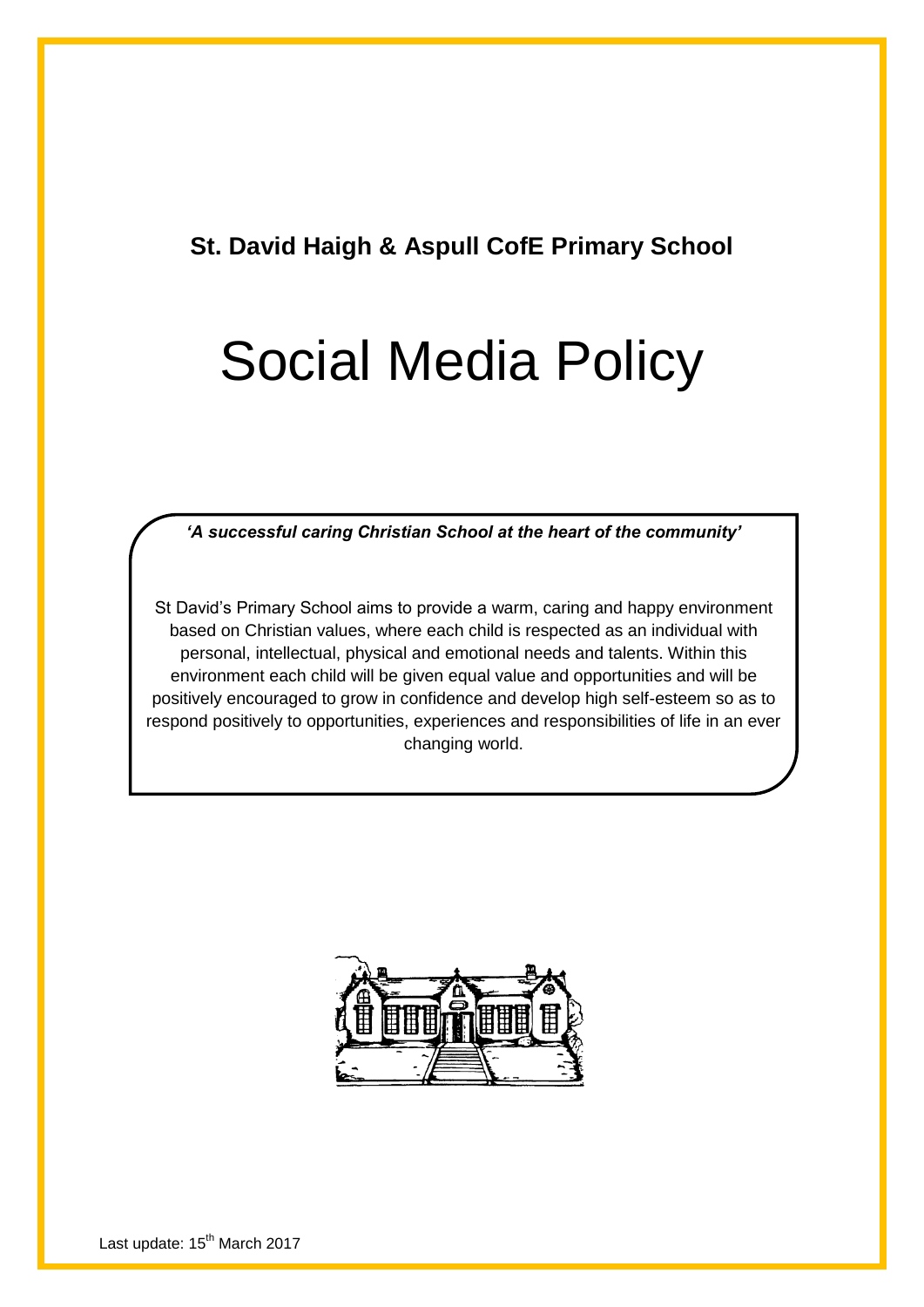## **Contents:**

**[Statement of intent](#page-2-0)** 

- 1. [Key roles and responsibilities](#page-2-0)
- 2. [Definitions](#page-3-0)
- 3. [Training of staff](#page-4-0)
- 4. [Pupil expectations](#page-4-1)
- 5. [Social media use -](#page-4-2) staff
- 6. Social media use [pupils and parents / carers](#page-5-0)
- 7. [The school blogging rules](#page-6-0)
- 8. [Blocked content](#page-6-0)
- 9. [Cyber bullying](#page-6-1)
- 10. [Be SMART online](#page-7-0)
- 11. Appendices
	- 1. [Blocked content access form](#page-8-0)
	- 2. **[Inappropriate content report form](#page-8-1)**
	- 3. [Social media home school agreement forms](#page-10-0)
	- 4. [Contact details for social networking sites](#page-11-0)
	- 5. [Mobile phones](#page-12-0)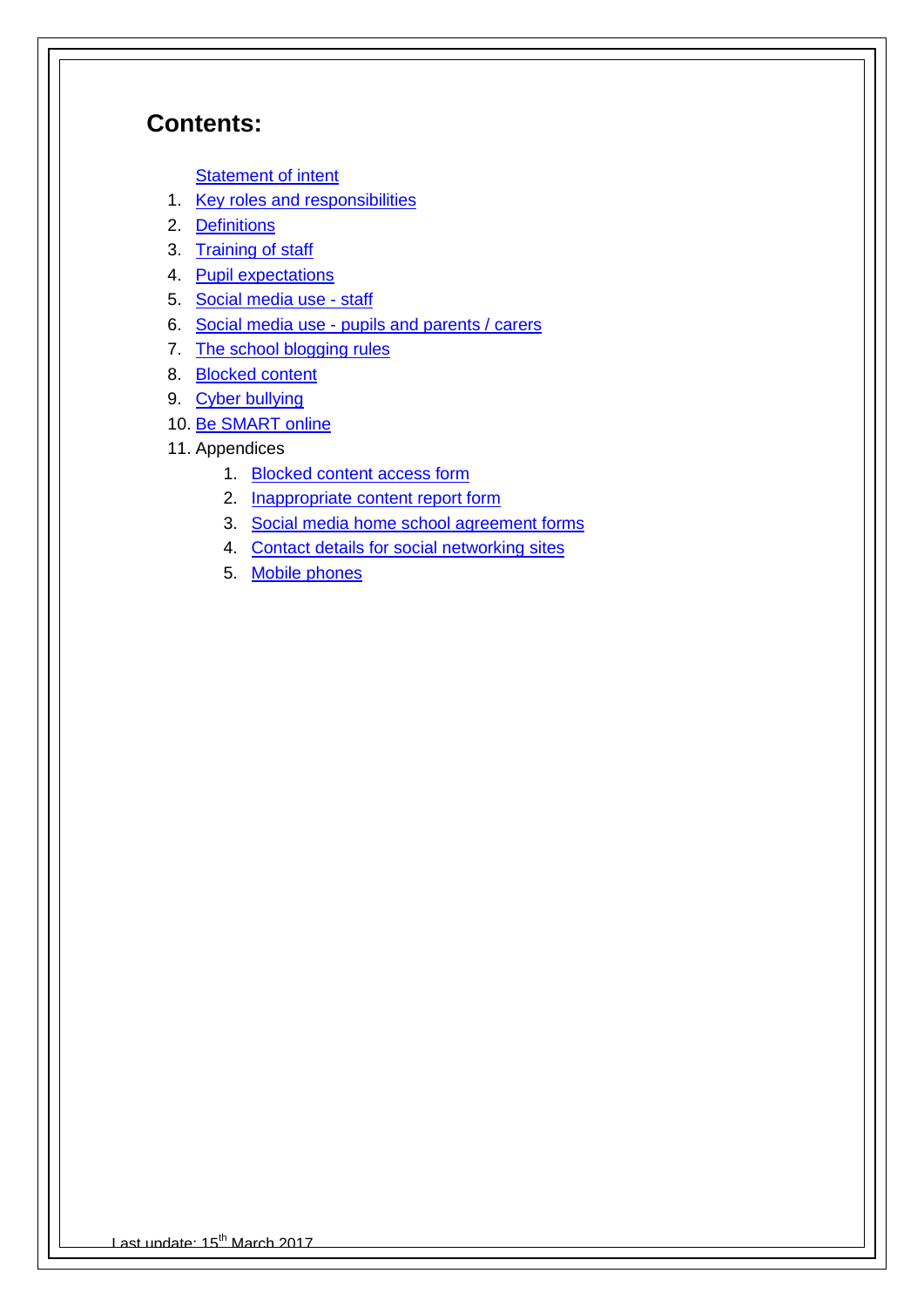## <span id="page-2-0"></span>**Statement of intent**

St. David"s Primary School understands that social media is a growing part of life outside of school. We have a responsibility to safeguard our pupils against potential dangers when accessing the internet at school, and to educate our pupils about how to protect themselves online when outside of school.

We are committed to:

- Encouraging the responsible use of social media in support of the school"s mission, values and objectives.
- Protecting our pupils from the dangers of social media.
- Preventing and avoiding damage to the reputation of the school through irresponsible use of social media.
- Protecting our staff from cyber bullying and potentially career damaging behaviour.
- Arranging e-safety meetings for parents.

Signed by

Headteacher Date: 22/03/2017

Chair of Governors Date: 22/03/2017

Last update: 15<sup>th</sup> March 2017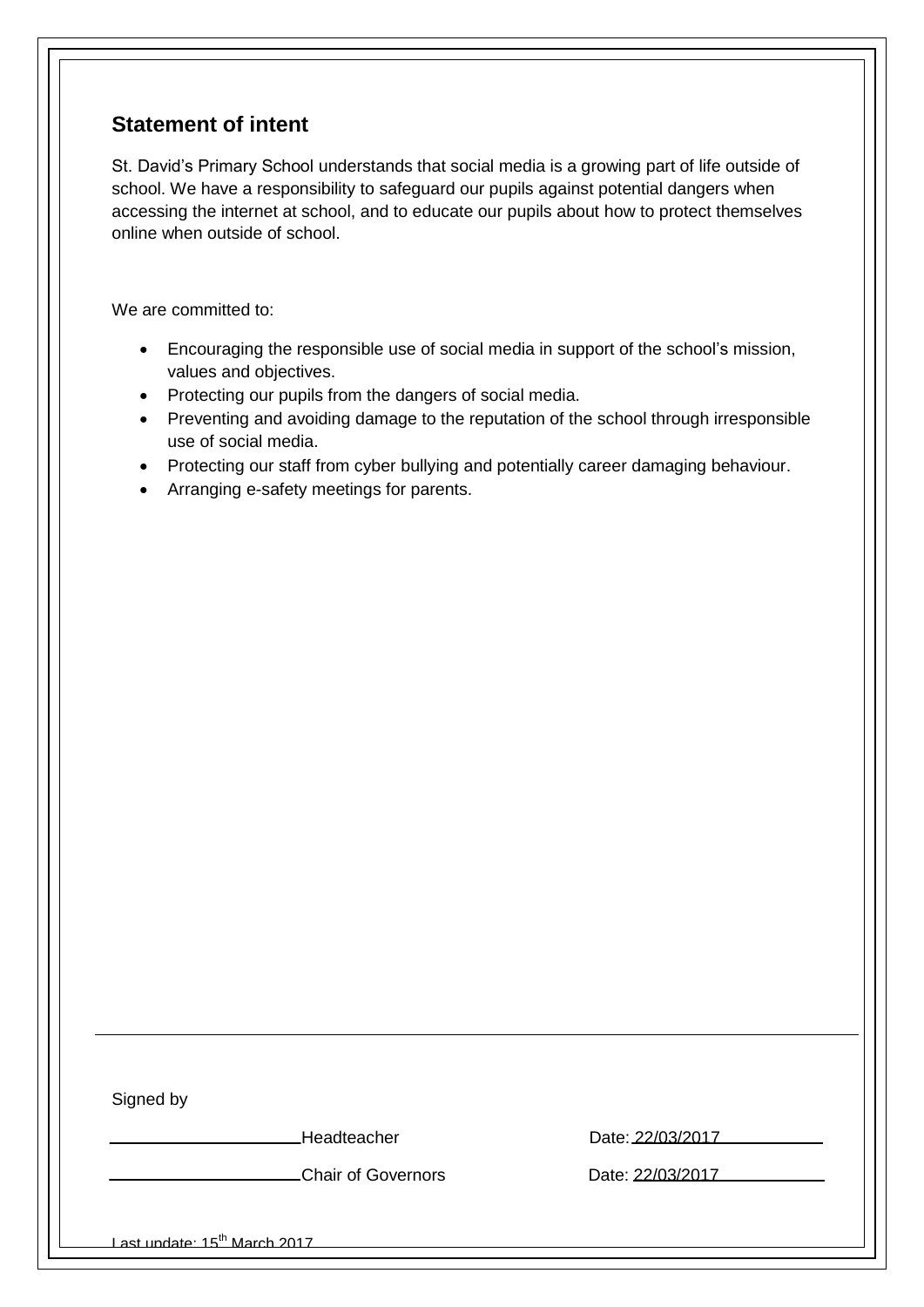### **1. Key roles and responsibilities**

- 1.1. The governing body has overall responsibility for the implementation of the Social Media Policy and procedures of St. David"s Primary School.
- 1.2. The governing body has responsibility for ensuring that the Social Media Policy, as written, does not discriminate on any grounds, including but not limited to: ethnicity/national origin, culture, religion, gender, disability or sexual orientation.
- 1.3. The governing body has responsibility for handling complaints regarding this policy as outlined in the school"s Complaints Policy.
- 1.4. The headteacher will be responsible for the day-to-day implementation and management of the Social Media Policy and procedures of St. David"s Primary School.
- 1.5. Staff, including teachers, support staff and volunteers, will be responsible for following the Social Media Policy and for ensuring pupils do so also. They will also be responsible for ensuring the policy is implemented fairly and consistently in the classroom.
- 1.6. Parents and carers will be expected to take responsibility for the social media habits of their child/children at home.
- 1.7. Parents and carers will be expected to promote safe social media behaviour.

#### <span id="page-3-0"></span>**2. The school's e-safety team and network manager**

- 2.1. The school"s e-safety team consists of:
	- Headteacher, IT Subject Leader, SBM & Learning Mentor
- 2.2. The school"s network manager is ABtec Computer Solutions Ltd.

#### **3. Definitions**

- 3.1. St. David"s Primary School defines "social media" as any online platform that offers real-time interaction between the user and other individuals or groups including but not limited to:
	- Blogs.
	- Online discussion forums, such as netmums.com.
	- Collaborative spaces, such as Facebook.
	- Media sharing services, such as YouTube.
	- 'Micro-blogging' applications, such as Twitter.
- 3.2. St. David"s Primary School defines "cyber bullying" as any use of social media or communication technology to bully an individual or group.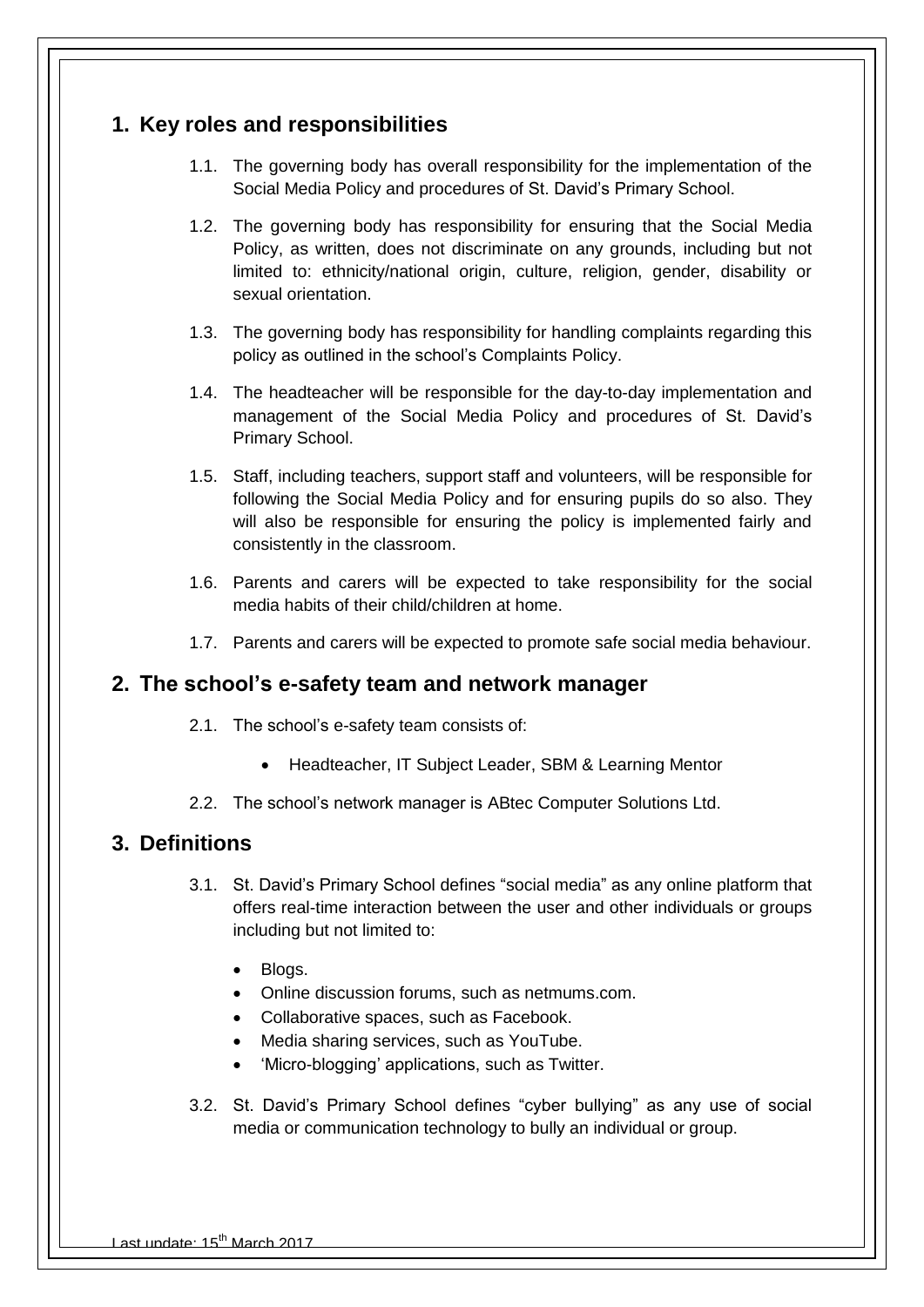3.3. St. David"s Primary School defines "members of the school community" as any teacher, member of support staff, pupil, parent/carer of pupil, governor or ex-pupil.

#### <span id="page-4-0"></span>**4. Training of staff**

- 4.1. At St. David"s Primary School, we recognise that early intervention can protect pupils who may be at risk of cyber bullying or negative social media behaviour. As such, teachers will receive training in identifying potentially atrisk pupils.
- 4.2. Teachers and support staff will receive training on the Social Media Policy as part of their new starter induction.
- 4.3. Teachers and support staff will receive regular and ongoing training as part of their development.

#### <span id="page-4-1"></span>**5. Pupil expectations**

5.1. Pupils are responsible for following the school rules and will be expected to follow requests from teachers.

#### <span id="page-4-2"></span>**6. Social media use - staff**

- 6.1. School social media passwords are kept in the headteacher"s office. The passwords must never be shared.
- 6.2. IT subject leader / DHT is responsible for the school"s social media accounts.
- 6.3. Teachers may not access social media during lesson time, unless it is part of a curriculum activity.
- 6.4. The use of smart phone technology is outlined in our Mobile Phone Policy.
- 6.5. Teachers may use social media during their break times.
- 6.6. Members of staff should avoid using social media in front of pupils.
- 6.7. Members of staff **must not** "friend" or otherwise contact pupils or parents/carers through social media.
- 6.8. If pupils or parents/carers attempt to "friend" or otherwise contact members of staff through social media, they should be reported to the headteacher.
- 6.9. Members of staff should avoid identifying themselves as an employee of St. David"s Primary School on social media.
- 6.10. Members of staff **must not** post content online which is damaging to the school or any of its staff or pupils.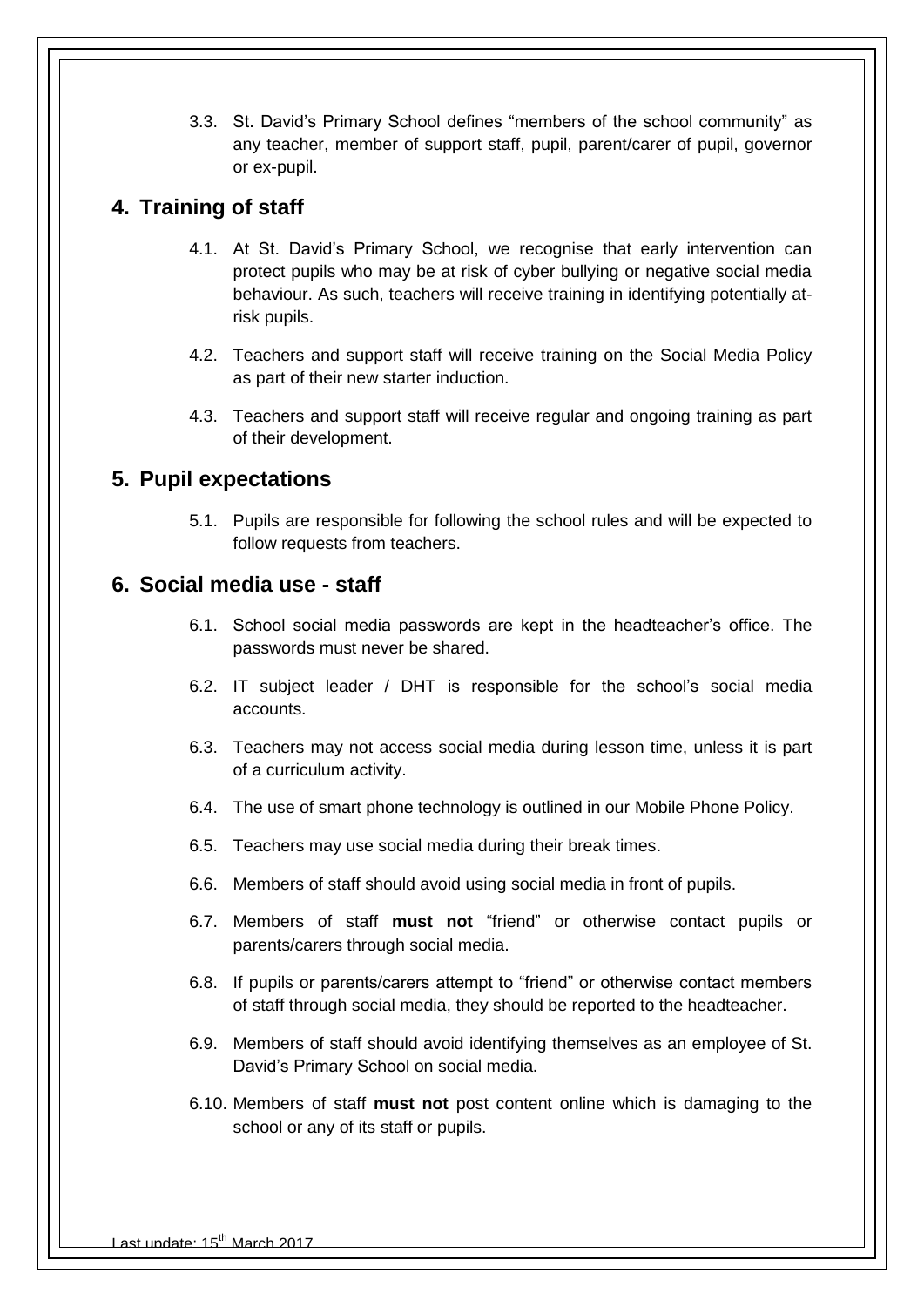- 6.11. Where teachers or members of staff use social media in a personal capacity, they should make it clear that their views are personal.
- 6.12. Teachers or members of staff must not post any information which could identify a pupil, class or the school.
- 6.13. Members of staff should not post anonymously or under an alias to evade the quidance given in this policy.
- 6.14. Breaches of this policy by members of staff will be taken seriously, and in the event of illegal, defamatory or discriminatory content, could lead to prosecution, disciplinary action or dismissal.
- 6.15. Members of staff should be aware that if their out-of-work activity brings St. David"s Primary School into disrepute, disciplinary action will be taken.
- 6.16. Members of staff should regularly check their online presence for negative content via search engines.
- 6.17. If inappropriate content is accessed online, an inappropriate website content report form should be completed and passed on to the headteacher.
- 6.18. Attempts to bully, coerce or manipulate members of the school community, via social media, by teachers and members of staff will be dealt with as a disciplinary matter.
- 6.19. Members of staff should not leave a computer or other device logged in when away from their desk, or save passwords.
- 6.20. Staff members should use their school email address for school business and personal email address for their private correspondence; the two should not be mixed.

#### <span id="page-5-0"></span>**7. Social media use – pupils and parents/carers**

- 7.1. Pupils may not access social media during lesson time, unless it is part of a curriculum activity.
- 7.2. Breaches of this policy by pupils will be taken seriously, and in the event of illegal, defamatory or discriminatory content could lead to prosecution, or exclusion.
- 7.3. Pupils and parents/carers **must not** attempt to "friend" or otherwise contact members of staff through social media. If attempts to contact members of staff through social media are made, they will be reported the headteacher.
- 7.4. If members of staff attempt to "friend" or otherwise contact pupils or parents/carers through social media, they should be reported to the headteacher.
- 7.5. Pupils and parents/carers should not post anonymously or under an alias to evade the guidance given in this policy.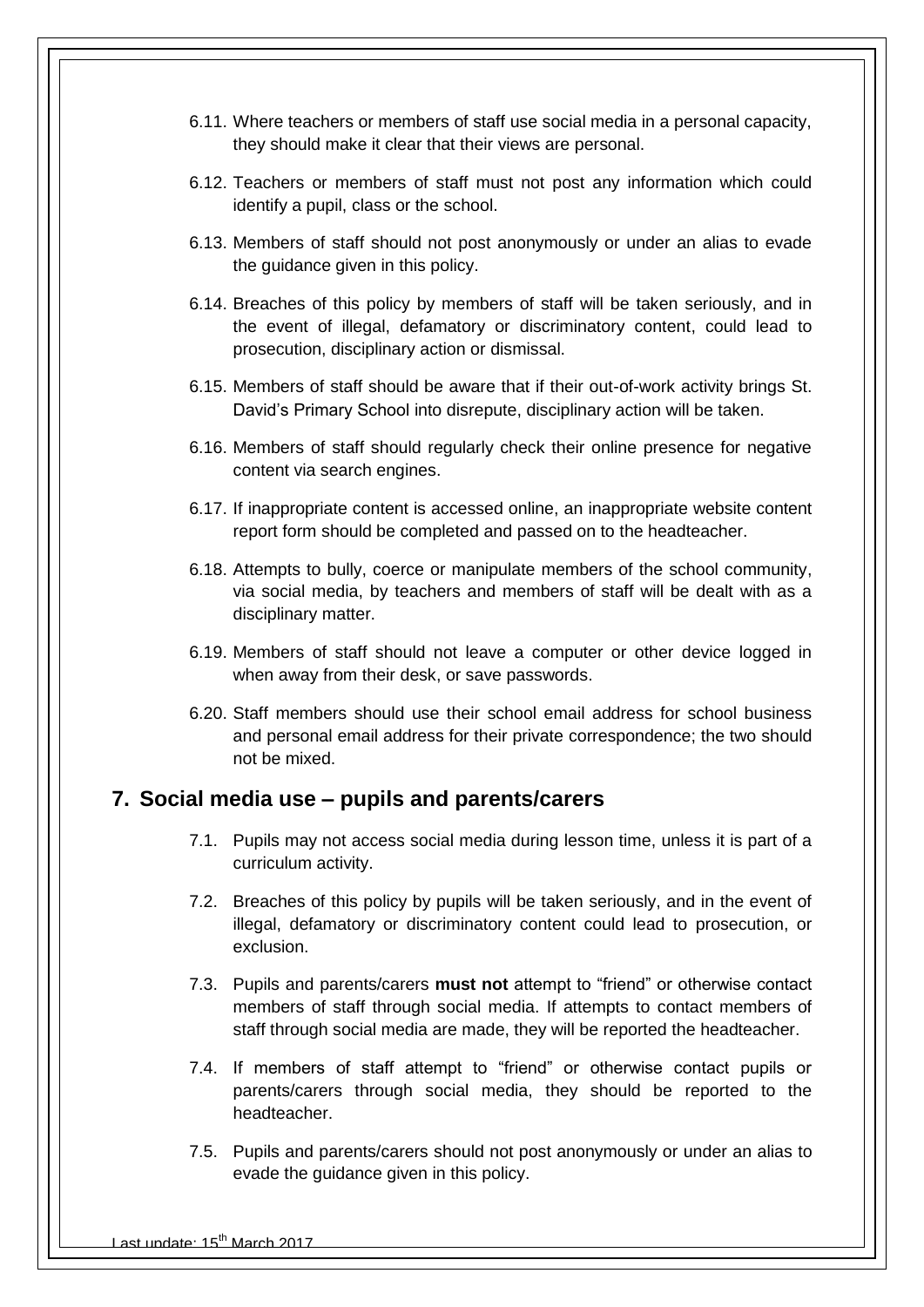- 7.6. Pupils and parents/carers **must not** post content online which is damaging to the school or any of its staff or pupils.
- 7.7. Pupils at St. David"s Primary School must not sign up to social media sites that have an age restriction above the pupil"s age.
- 7.8. If inappropriate content is accessed online on school premises, it **must** be reported to a teacher.

#### <span id="page-6-0"></span>**8. Blocked content**

- 8.1. The following social media websites are blocked by the network's firewalls:
	- Facebook
	- YouTube
- 8.2. Attempts to circumvent the network"s firewalls will result in a ban from using school computing equipment, other than with close supervision.
- 8.3. Inappropriate content which is accessed on the school computers should be reported to the IT subject leader so that the site can be blocked.
- 8.4. Requests may be made to access erroneously blocked content by submitting a ["blocked content access"](#page-8-0) form to the IT subject leader.
- 8.5. The final decision on whether access should be granted to a site will be made by the headteacher.

#### <span id="page-6-1"></span>**9. Cyber bullying**

- 9.1. At St. David"s Primary School, cyber bullying is taken seriously.
- 9.2. Incidents of cyber bullying will be dealt with and reported along the same chain as the Anti-Bullying Policy.
- 9.3. Staff members should never respond or retaliate to cyberbullying incidents. Incidents should instead be reported as inappropriate, and support sought from their line manager or senior staff member.
- 9.4. Evidence from the incident should be saved, including screen prints of messages or web pages, and the time and date of the incident.
- 9.5. Where the perpetrator is a current pupil or colleague, most cases can be dealt with through the school"s own disciplinary procedures.
- 9.6. Where the perpetrator is an adult, in nearly all cases, a senior staff member should invite the victim to a meeting to address their concerns. Where appropriate, the perpetrator will be asked to remove the offensive content.
- 9.7. If the perpetrator refuses to comply, it is up to the school to decide what to do next. This could include contacting the internet service provider in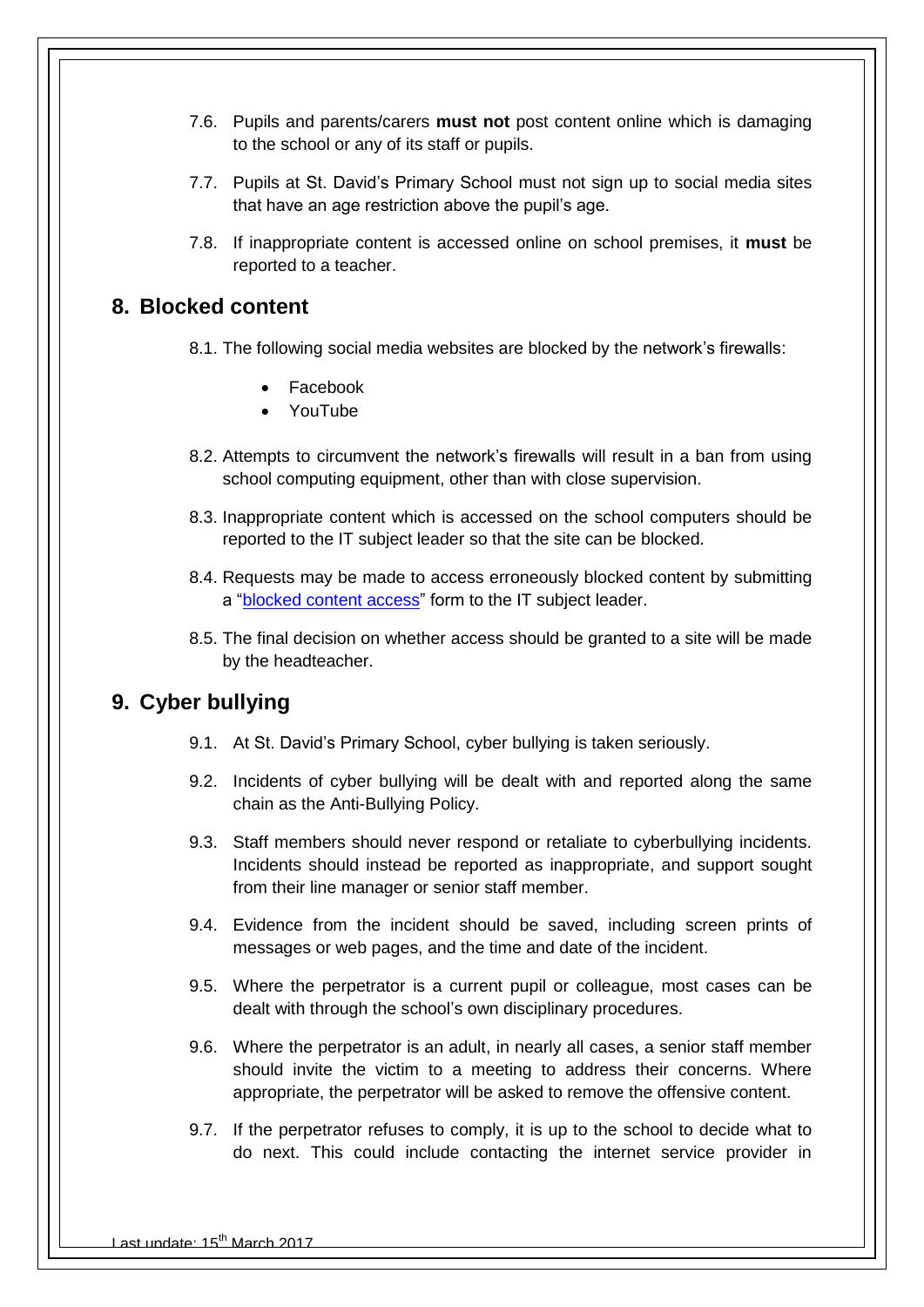question through their reporting mechanisms, if the offensive content breaches their terms and conditions.

- 9.8. If the material is threatening, abusive, sexist, of a sexual nature or constitutes a hate crime, the school should consider contacting the police.
- 9.9. As part of our on-going commitment to the prevention of cyber bullying, regular education and discussion about e-safety will take place as part of computing and PSHE.

#### <span id="page-7-0"></span>**10. Be SMART online**

10.1. We encourage pupils to take a SMART approach to social media behaviour:

- **Safe** Do not give out personal information, or post photos of yourself to people you talk to online. Follow age restriction rules.
- **Meeting** Do not meet somebody you have only met online. We encourage parents/carers to speak regularly to their children about who they are talking to online.
- **Accepting** We advise that pupils only open emails and other forms of communication from people they already know.
- **Reliable** We teach pupils about the dangers of believing everything they see online.
- **Tell** We encourage pupils to tell a teacher, parent or carer if they see anything online that makes them feel uncomfortable.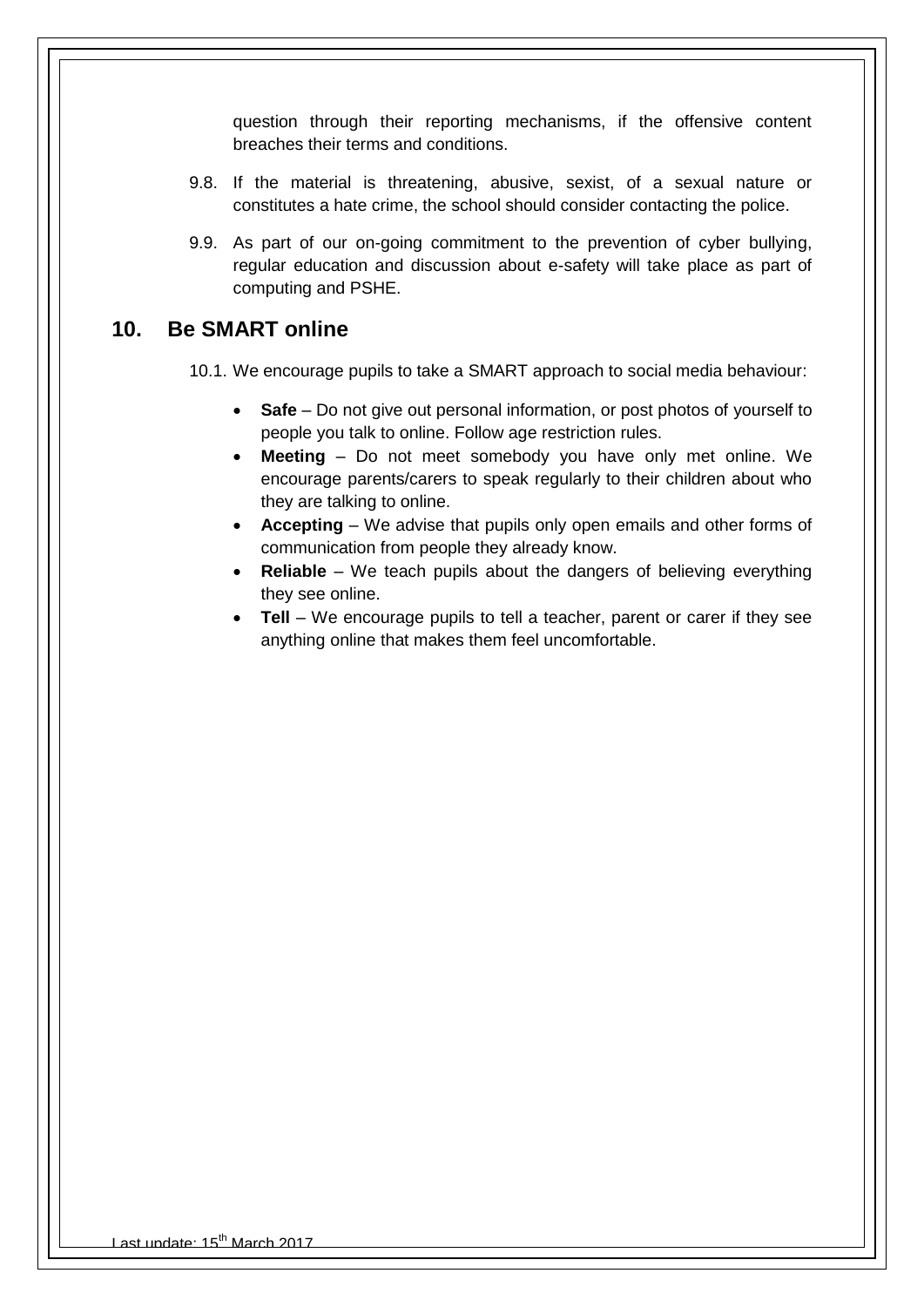## <span id="page-8-0"></span>**Appendix 1 – Blocked content access form**

<span id="page-8-1"></span>

| . .<br><b>Blocked website content access request form</b> |         |  |
|-----------------------------------------------------------|---------|--|
| Teacher name:                                             |         |  |
| Full URL:                                                 |         |  |
| Site content:                                             |         |  |
|                                                           |         |  |
|                                                           |         |  |
|                                                           |         |  |
| Reasons:                                                  |         |  |
|                                                           |         |  |
|                                                           |         |  |
|                                                           |         |  |
|                                                           |         |  |
|                                                           |         |  |
|                                                           |         |  |
|                                                           |         |  |
| Risks:                                                    |         |  |
|                                                           |         |  |
|                                                           |         |  |
|                                                           |         |  |
| Approved<br>Yes<br>$\Box$                                 | Reason: |  |
| $\operatorname{\mathsf{No}}$<br>$\Box$                    |         |  |
|                                                           |         |  |
|                                                           |         |  |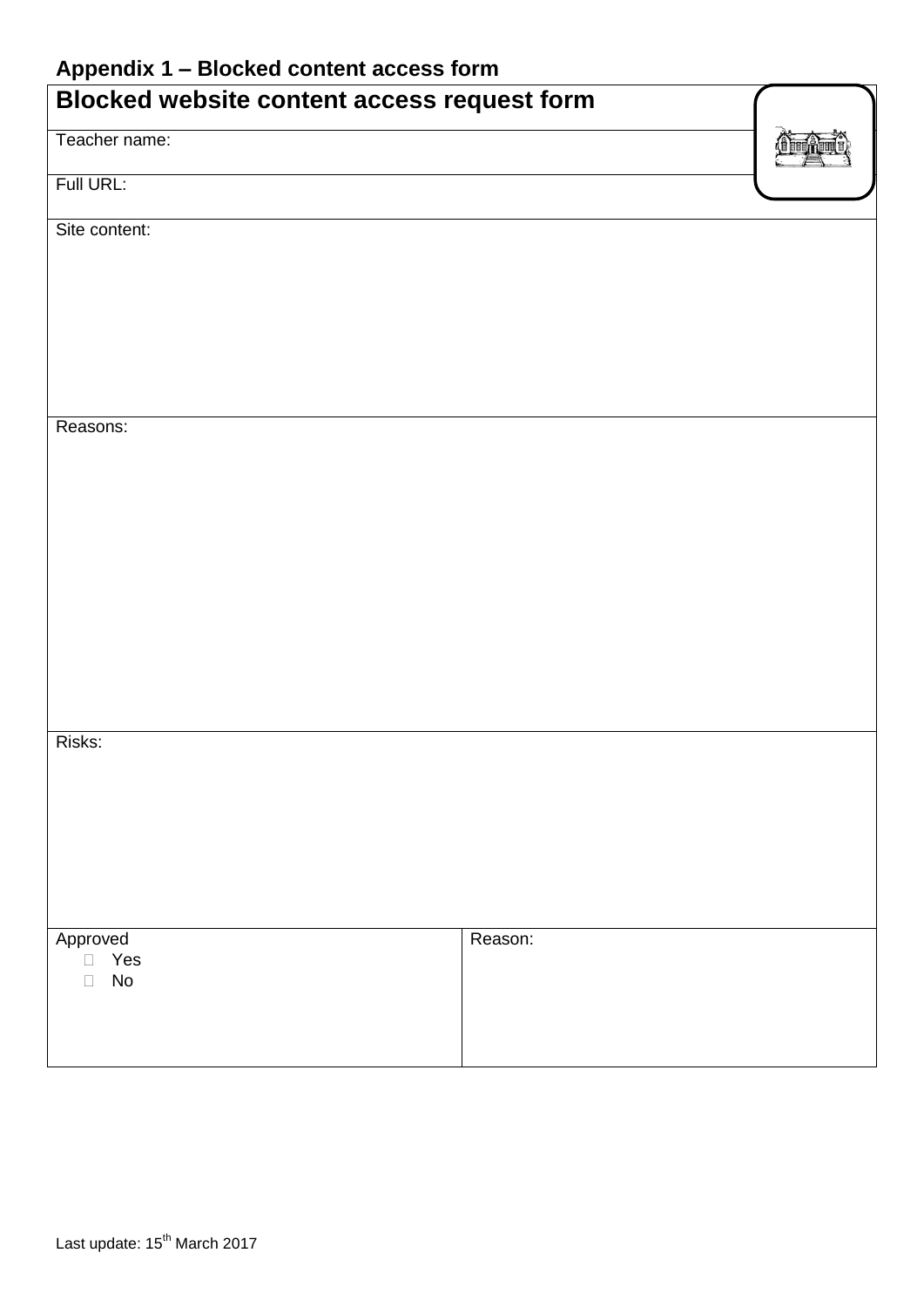# **Appendix 2 – Inappropriate content report form**

| Inappropriate website content report form |  |
|-------------------------------------------|--|
| Teacher name:                             |  |
| Full URLs:                                |  |
| General site content:                     |  |
|                                           |  |
|                                           |  |
|                                           |  |
|                                           |  |
|                                           |  |
| Nature of inappropriate content:          |  |
|                                           |  |
|                                           |  |
|                                           |  |
|                                           |  |
|                                           |  |
|                                           |  |
|                                           |  |
|                                           |  |
|                                           |  |
| Safeguarding issue?                       |  |
| Site blocked (Date):                      |  |
|                                           |  |
|                                           |  |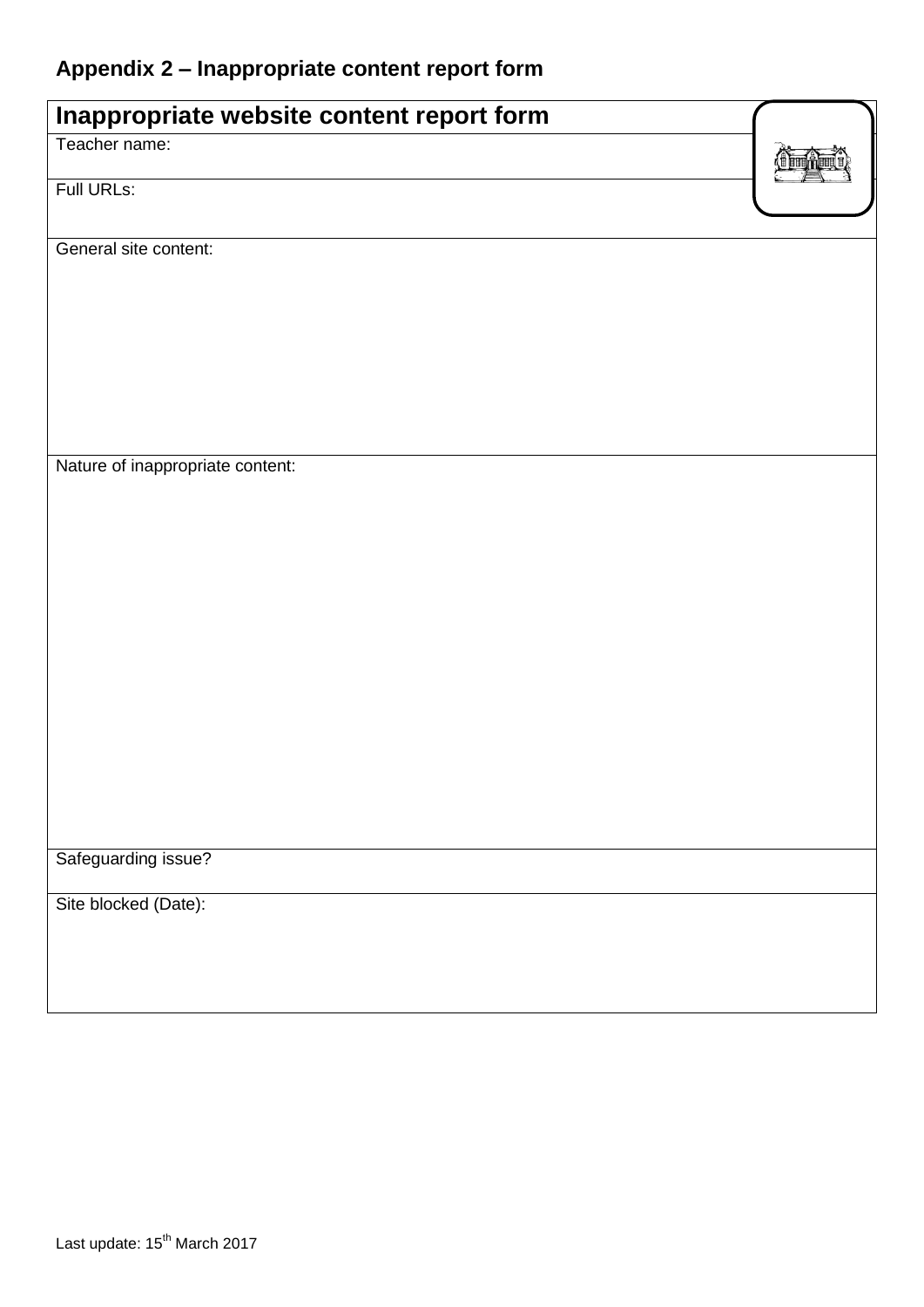# <span id="page-10-0"></span>**Appendix 3 – Social media home school agreement forms**

|                                                                                                                                                                                                                                     | <b>Pupil Social Media Agreement</b>                 |                                                                                      |  |  |
|-------------------------------------------------------------------------------------------------------------------------------------------------------------------------------------------------------------------------------------|-----------------------------------------------------|--------------------------------------------------------------------------------------|--|--|
|                                                                                                                                                                                                                                     |                                                     | understand that it is important to use social media carefully and to report anything |  |  |
|                                                                                                                                                                                                                                     | that I see online that makes me feel uncomfortable. |                                                                                      |  |  |
|                                                                                                                                                                                                                                     |                                                     |                                                                                      |  |  |
|                                                                                                                                                                                                                                     | <b>Signed by</b>                                    |                                                                                      |  |  |
|                                                                                                                                                                                                                                     | <b>Pupil</b>                                        | Date:                                                                                |  |  |
|                                                                                                                                                                                                                                     | Parent/carer                                        | Date:                                                                                |  |  |
|                                                                                                                                                                                                                                     | <b>Class teacher</b>                                | Date:                                                                                |  |  |
|                                                                                                                                                                                                                                     |                                                     |                                                                                      |  |  |
|                                                                                                                                                                                                                                     |                                                     |                                                                                      |  |  |
| <b>Parental Social Media Agreement</b>                                                                                                                                                                                              |                                                     |                                                                                      |  |  |
| understand the importance of responsible social media use. I understand the<br>details of this policy and I agree to these terms. I agree to discuss the terms of this policy and general<br>where there is inappropriate behaviour |                                                     |                                                                                      |  |  |
| <b>Signed by</b>                                                                                                                                                                                                                    |                                                     |                                                                                      |  |  |
|                                                                                                                                                                                                                                     | Parent/carer                                        | Date:                                                                                |  |  |
|                                                                                                                                                                                                                                     | <b>Class teacher</b>                                | Date:                                                                                |  |  |
|                                                                                                                                                                                                                                     |                                                     |                                                                                      |  |  |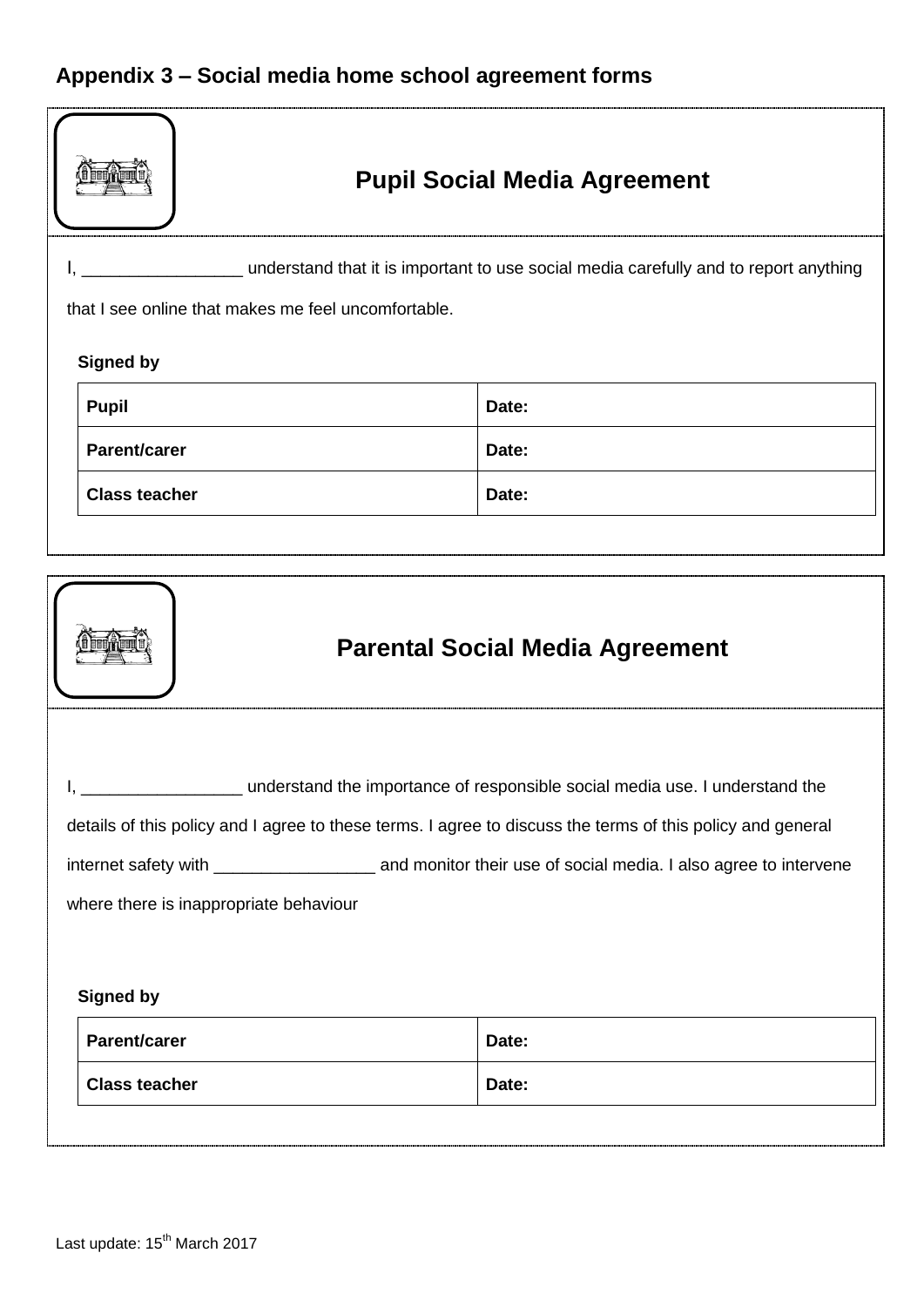## <span id="page-11-0"></span>**Appendix 4**

# **Contact details for social networking sites**

| Social networking site | <b>Useful links</b>                                                                                             |
|------------------------|-----------------------------------------------------------------------------------------------------------------|
| Ask. Fm                | <b>Terms of service</b><br><b>Safety tips</b>                                                                   |
| <b>BBM</b>             | <b>Rules and safety</b>                                                                                         |
| Facebook               | <b>Rules</b><br><b>Report to Facebook</b><br><b>Safety Centre</b>                                               |
| Instagram              | <b>Rules</b><br><b>Report to Instagram</b><br><b>Safety Centre</b>                                              |
| Kik Messenger          | <b>Rules</b><br><b>Report to Kik</b><br><b>Help Centre</b>                                                      |
| Snapchat               | <b>Rules</b><br><b>Report to Snapchat</b><br><b>Safety tips for parents</b>                                     |
| Tumblr                 | <b>Rules</b><br><b>Report to Tumblr</b><br>If you email Tumblr, take a screenshot as<br>evidence and attach it. |
| Twitter                | <b>Rules</b><br><b>Report to Twitter</b>                                                                        |
| Vine                   | <b>Rules</b><br><b>Contacting Vine and reporting</b>                                                            |
| YouTube                | <b>Rules</b><br><b>Report to YouTube</b><br><b>Safety Centre</b>                                                |